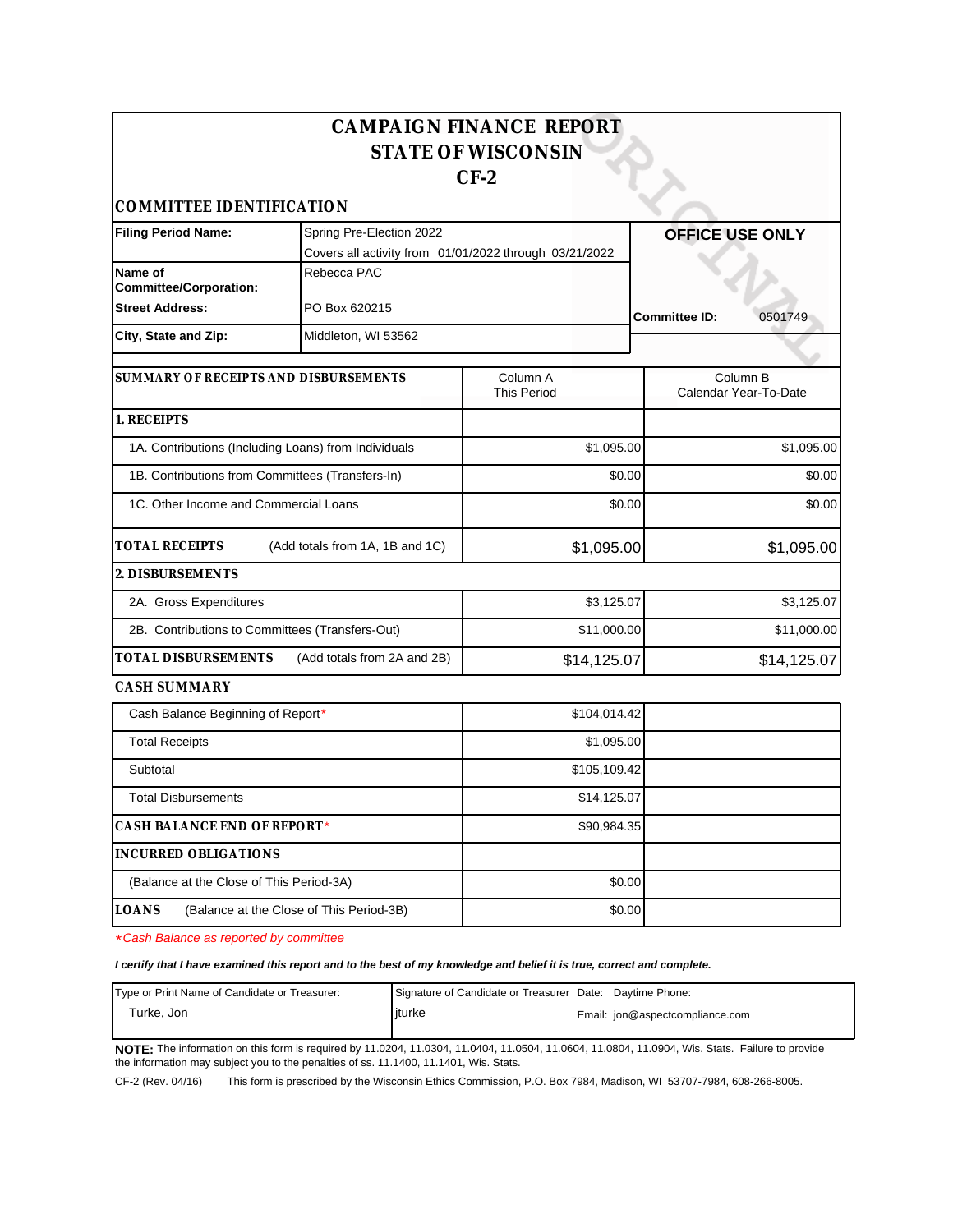### **SCHEDULE 1-A RECEIPTS Contributions From Individuals**

| Date            | <b>Full Name</b>                                | <b>Address</b>                                                  | <b>Occupation</b>     | <b>Amount</b> | <b>YTD</b> |
|-----------------|-------------------------------------------------|-----------------------------------------------------------------|-----------------------|---------------|------------|
| <b>Monetary</b> |                                                 |                                                                 |                       |               |            |
|                 | 01/11/2022   Bielawa, Renee                     | N75W29081 Pled<br>Lane, Hartland, WI<br>53029                   | <b>VICE PRESIDENT</b> | \$50.00       | \$150.00   |
|                 | 01/11/2022 Gaulke, Cristine                     | 8674 W. Oakwood<br>Road, Franklin, WI<br>53132                  | <b>RETIRED</b>        | \$100.00      | \$100.00   |
|                 | 01/12/2022   Erickson, Holly                    | 1618 John<br>Avenue, Superior,<br>WI 54880                      | <b>DISABLED</b>       | \$10.00       | \$30.00    |
|                 | 01/13/2022 Hagen, Stuart                        | S751 German<br>Valley Road,<br>Mondovi, WI<br>54755             | <b>RETIRED</b>        | \$100.00      | \$300.00   |
|                 | 01/19/2022 Stone, Willlam                       | 1072 288th<br>Avenue,<br>Burlington, WI<br>53105                | <b>APPLE FARMER</b>   | \$25.00       | \$75.00    |
|                 | 01/21/2022 Paulsen, Kathryn                     | 712 N Grandview<br>Boulevard,<br>Waukesha, WI<br>53188          | <b>RETIRED</b>        | \$15.00       | \$45.00    |
|                 | 01/25/2022 Zwiefelhofer, Linda 521 17th Avenue, | Bloomer, WI<br>54724                                            | <b>RETIRED</b>        | \$25.00       | \$50.00    |
|                 | 01/26/2022 Schmidt, Barbara                     | 728 E. Pleasant<br>Street, Apt. 1610,<br>Milwaukee, WI<br>53202 | <b>RETIRED</b>        | \$25.00       | \$25.00    |
| 01/26/2022      | Steiger, Keith                                  | 432 27th Street,<br>New Auburn, WI<br>54757                     | <b>RETIRED</b>        | \$25.00       | \$50.00    |
|                 | 01/29/2022 Huebsch, Mike                        | 419 Franklin Street<br>W, West Salem,<br>WI 54669               | CONSULTANT            | \$100.00      | \$200.00   |
|                 | 01/30/2022 Langford, Patrice                    | 11614 250th<br>Avenue, Trevor, WI<br>53179                      | KITCHEN DESIGNER      | \$10.00       | \$20.00    |
|                 | 01/30/2022   Weinhold, Susan                    | 8595 S Deerwood<br>Lane, Franklin, WI<br>53132                  | <b>RETIRED</b>        | \$25.00       | \$50.00    |
|                 | 02/11/2022 Bielawa, Renee                       | N75W29081 Pled<br>Lane, Hartland, WI<br>53029                   | <b>VICE PRESIDENT</b> | \$50.00       | \$150.00   |
|                 | 02/12/2022 Erickson, Holly                      | 1618 John<br>Avenue, Superior,<br>WI 54880                      | <b>DISABLED</b>       | \$10.00       | \$30.00    |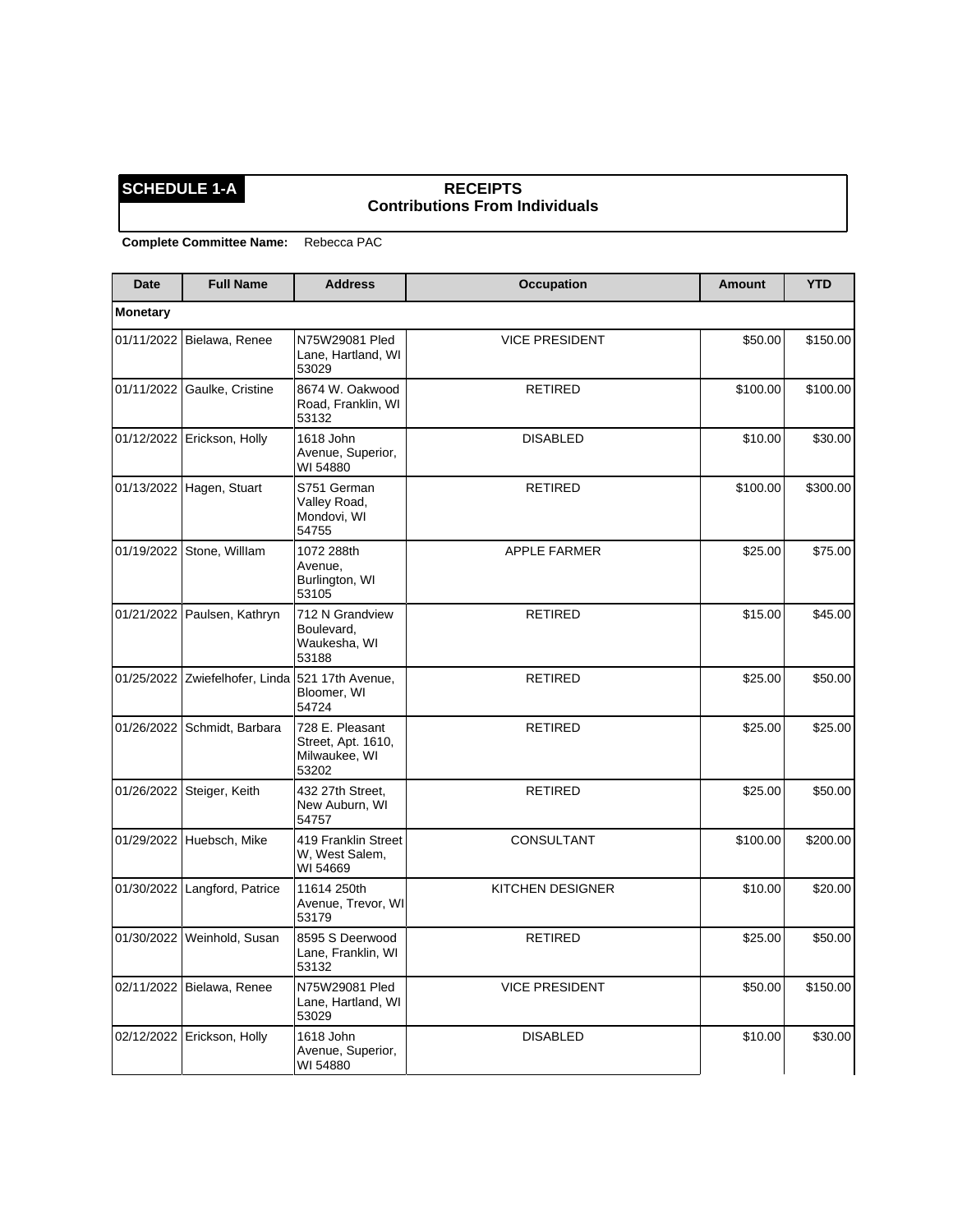| Monetary   |                                                 |                                                        |                                      |            |          |
|------------|-------------------------------------------------|--------------------------------------------------------|--------------------------------------|------------|----------|
|            | 02/13/2022 Hagen, Stuart                        | S751 German<br>Valley Road,<br>Mondovi, WI<br>54755    | <b>RETIRED</b>                       | \$100.00   | \$300.00 |
|            | 02/19/2022 Stone, Willlam                       | 1072 288th<br>Avenue,<br>Burlington, WI<br>53105       | <b>APPLE FARMER</b>                  | \$25.00    | \$75.00  |
|            | 02/21/2022 Paulsen, Kathryn                     | 712 N Grandview<br>Boulevard,<br>Waukesha, WI<br>53188 | <b>RETIRED</b>                       | \$15.00    | \$45.00  |
|            | 02/25/2022 Zwiefelhofer, Linda 521 17th Avenue, | Bloomer, WI<br>54724                                   | <b>RETIRED</b>                       | \$25.00    | \$50.00  |
| 02/26/2022 | Steiger, Keith                                  | 432 27th Street,<br>New Auburn, WI<br>54757            | <b>RETIRED</b>                       | \$25.00    | \$50.00  |
|            | 02/28/2022 Huebsch, Mike                        | 419 Franklin Street<br>W, West Salem,<br>WI 54669      | CONSULTANT                           | \$100.00   | \$200.00 |
| 02/28/2022 | Langford, Patrice                               | 11614 250th<br>Avenue, Trevor, WI<br>53179             | KITCHEN DESIGNER                     | \$10.00    | \$20.00  |
|            | 02/28/2022 Weinhold, Susan                      | 8595 S Deerwood<br>Lane, Franklin, WI<br>53132         | <b>RETIRED</b>                       | \$25.00    | \$50.00  |
|            | 03/11/2022 Bielawa, Renee                       | N75W29081 Pled<br>Lane, Hartland, WI<br>53029          | <b>VICE PRESIDENT</b>                | \$50.00    | \$150.00 |
|            | 03/12/2022 Erickson, Holly                      | 1618 John<br>Avenue, Superior,<br>WI 54880             | <b>DISABLED</b>                      | \$10.00    | \$30.00  |
|            | 03/13/2022 Hagen, Stuart                        | S751 German<br>Valley Road,<br>Mondovi, WI<br>54755    | <b>RETIRED</b>                       | \$100.00   | \$300.00 |
|            | 03/19/2022 Stone, Willlam                       | 1072 288th<br>Avenue,<br>Burlington, WI<br>53105       | <b>APPLE FARMER</b>                  | \$25.00    | \$75.00  |
|            | 03/21/2022   Paulsen, Kathryn                   | 712 N Grandview<br>Boulevard.<br>Waukesha, WI<br>53188 | RETIRED                              | \$15.00    | \$45.00  |
|            |                                                 |                                                        | <b>Sub Total</b>                     | \$1,095.00 |          |
|            |                                                 |                                                        | <b>Total Anonymous Contributions</b> | \$0.00     |          |
|            |                                                 |                                                        | <b>Grand Total</b>                   | \$1,095.00 |          |
|            |                                                 |                                                        | Non-Monetary (-):                    | \$0.00     |          |
|            |                                                 |                                                        | Loan Forgiven (-):                   | \$0.00     |          |
|            |                                                 |                                                        | <b>Total</b>                         | \$1,095.00 |          |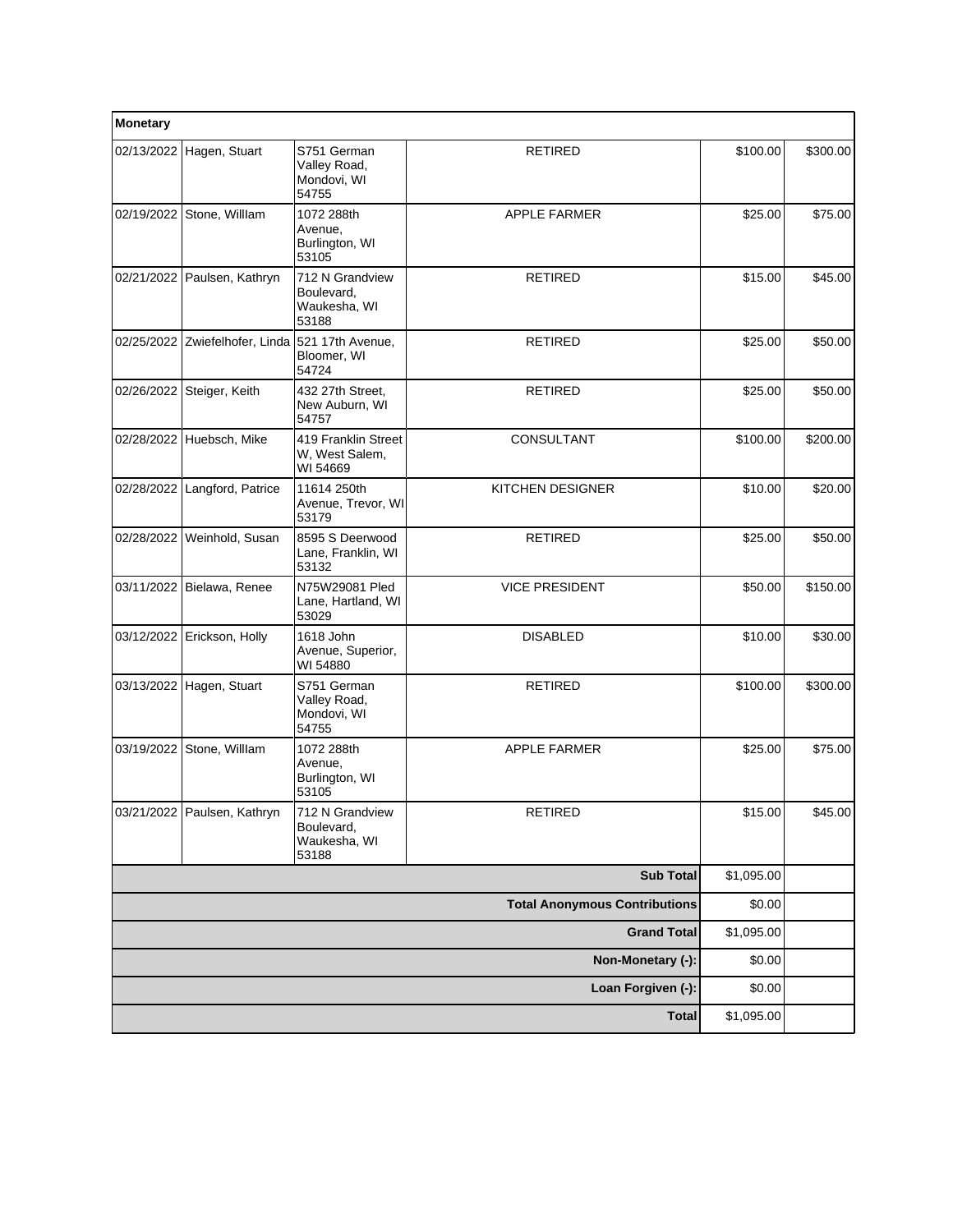### **SCHEDULE 1-B RECEIPTS Contributions from Committees (Transfers-In)**

| Date | <b>Full Name</b>            | <b>Address</b>     | Amount | <b>YTD</b> |
|------|-----------------------------|--------------------|--------|------------|
|      |                             | <b>Grand Total</b> | \$0.00 |            |
|      | \$0.00<br>Non-Monetary (-): |                    |        |            |
|      |                             | Total              | \$0.00 |            |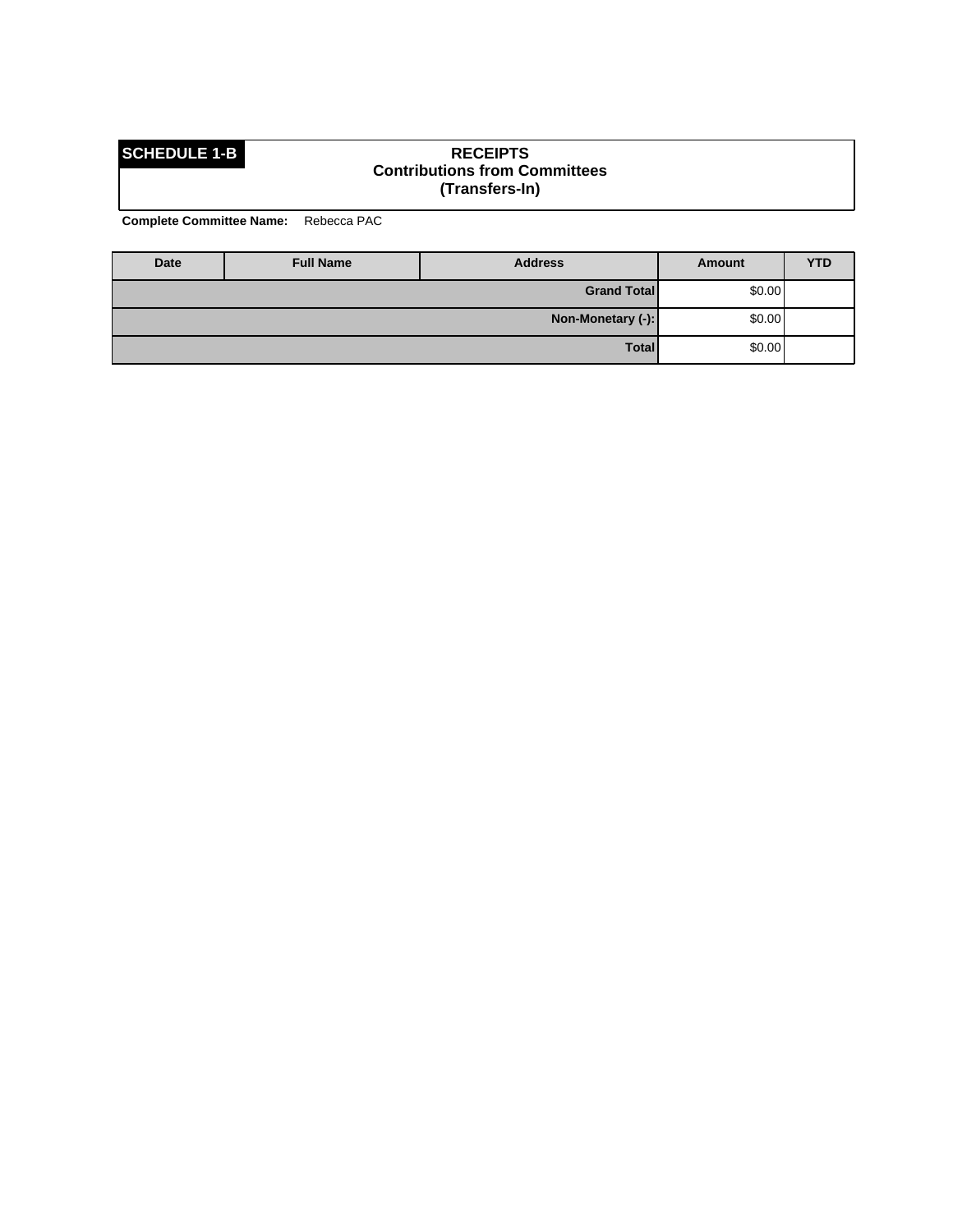## **SCHEDULE 1-C RECEIPTS Other Income and Commercial Loans**

| <b>Date</b> | <b>Full Name</b> | <b>Address</b> | Amount | VTP<br>1 L |
|-------------|------------------|----------------|--------|------------|
|             |                  | Total          | \$0.00 |            |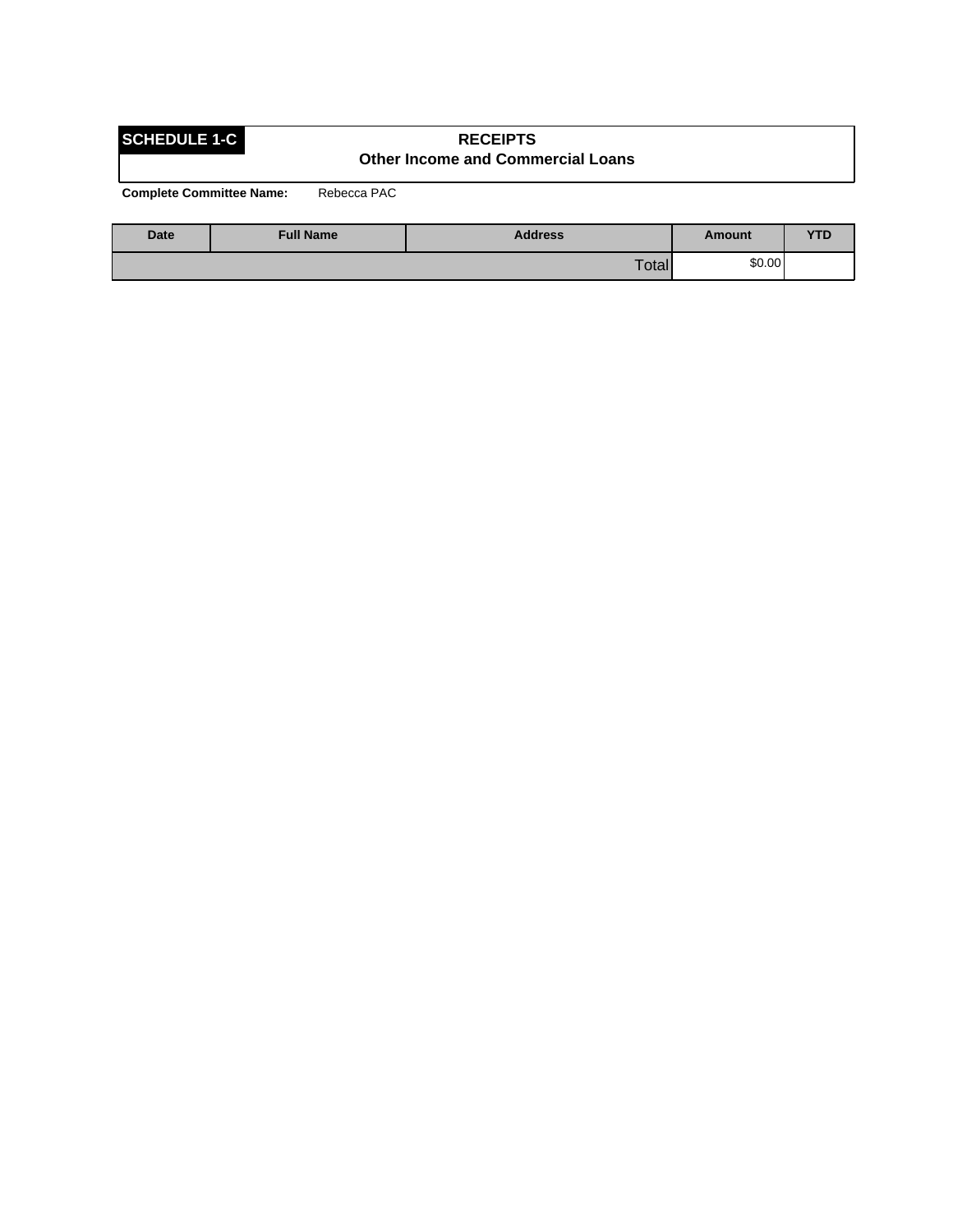## **SCHEDULE 2-A DISBURSEMENTS Gross Expenditures**

| <b>Date</b>     | <b>Communication</b><br><b>Date</b> | <b>Full Name</b>         | <b>Address</b>                                                        | Vendor<br><b>Name</b> | Vendor<br><b>Address</b> | <b>Expense</b><br><b>Purpose</b> | <b>Amount</b> |
|-----------------|-------------------------------------|--------------------------|-----------------------------------------------------------------------|-----------------------|--------------------------|----------------------------------|---------------|
| <b>Monetary</b> |                                     |                          |                                                                       |                       |                          |                                  |               |
| 01/04/2022      |                                     | Anedot                   | 1356 Poydras<br>Street #1770,<br>New Orleans,<br>LA 70112             |                       |                          | Administrativ<br>e Expenses      | \$15.75       |
| 01/04/2022      |                                     | iStream                  | 13555<br><b>Bishops</b><br>Court #102,<br>Brookfield, WI<br>53005     |                       |                          | Administrativ<br>e Expenses      | \$48.42       |
| 01/06/2022      |                                     | Google                   | 1600<br>Amphitheatre<br>Parkway,<br>Mountain<br>View, CA<br>94043     |                       |                          | $IT -$<br>Campaign<br>Software   | \$12.00       |
| 01/12/2022      |                                     | Aspect<br>Consulting LLC | 8383<br>Greenway<br>Boulevard<br>Suite 600,<br>Middleton, WI<br>53562 |                       |                          | Consulting<br>Fees -<br>General  | \$500.00      |
| 01/13/2022      |                                     | Anedot                   | 1355 Poydras<br>Street #1770,<br>New Orleans,<br>LA 70112             |                       |                          | Administrativ<br>e Expenses      | \$10.10       |
| 01/14/2022      |                                     | Anedot                   | 1354 Poydras<br>Street #1770,<br>New Orleans,<br>LA 70112             |                       |                          | Administrativ<br>e Expenses      | \$12.00       |
| 01/20/2022      |                                     | <b>CMDI</b>              | 1593 Spring<br>Hill Road,<br>Vienna, VA<br>22182                      |                       |                          | $IT -$<br>Campaign<br>Software   | \$500.00      |
| 01/21/2022      |                                     | Anedot                   | 1353 Poydras<br>Street #1770,<br>New Orleans,<br>LA 70112             |                       |                          | Administrativ<br>e Expenses      | \$3.05        |
| 01/25/2022      |                                     | Anedot                   | 1352 Poydras<br>Street #1770,<br>New Orleans,<br>LA 70112             |                       |                          | Administrativ<br>e Expenses      | \$1.95        |
| 01/27/2022      |                                     | Anedot                   | 1351 Poydras<br>Street #1770,<br>New Orleans,<br>LA 70112             |                       |                          | Administrativ<br>e Expenses      | \$3.05        |
| 01/31/2022      |                                     | Anedot                   | 1350 Poydras<br>Street #1770,<br>New Orleans,<br>LA 70112             |                       |                          | Administrativ<br>e Expenses      | \$6.10        |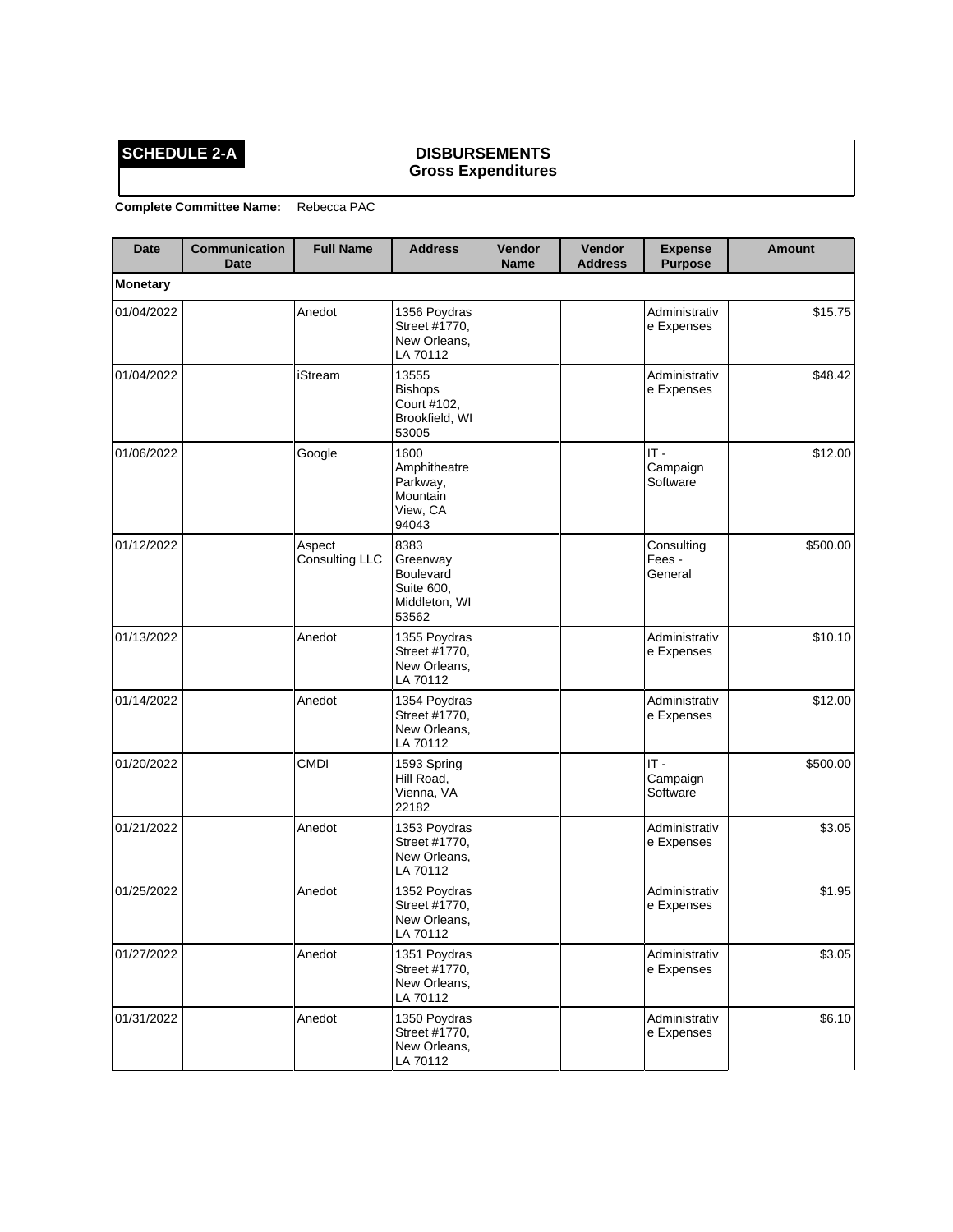| Monetary   |                          |                                                                       |  |                                 |          |
|------------|--------------------------|-----------------------------------------------------------------------|--|---------------------------------|----------|
| 02/02/2022 | Anedot                   | 1348 Poydras<br>Street #1770,<br>New Orleans,<br>LA 70112             |  | Administrativ<br>e Expenses     | \$11.30  |
| 02/02/2022 | Anedot                   | 1349 Poydras<br>Street #1770,<br>New Orleans,<br>LA 70112             |  | Administrativ<br>e Expenses     | \$4.45   |
| 02/02/2022 | iStream                  | 13555<br><b>Bishops</b><br>Court #102,<br>Brookfield, WI<br>53005     |  | Administrativ<br>e Expenses     | \$48.15  |
| 02/07/2022 | Aspect<br>Consulting LLC | 8383<br>Greenway<br>Boulevard<br>Suite 600,<br>Middleton, WI<br>53562 |  | Consulting<br>Fees -<br>General | \$500.00 |
| 02/07/2022 | Google                   | 1600<br>Amphitheatre<br>Parkway,<br>Mountain<br>View, CA<br>94043     |  | $IT -$<br>Campaign<br>Software  | \$12.00  |
| 02/16/2022 | Anedot                   | 1346 Poydras<br>Street #1770,<br>New Orleans,<br>LA 70112             |  | Administrativ<br>e Expenses     | \$6.50   |
| 02/16/2022 | Anedot                   | 1347 Poydras<br>Street #1770,<br>New Orleans,<br>LA 70112             |  | Administrativ<br>e Expenses     | \$11.30  |
| 02/23/2022 | Anedot                   | 1345 Poydras<br>Street #1770,<br>New Orleans,<br>LA 70112             |  | Administrativ<br>e Expenses     | \$3.05   |
| 02/23/2022 | <b>CMDI</b>              | 1593 Spring<br>Hill Road,<br>Vienna, VA<br>22182                      |  | $IT -$<br>Campaign<br>Software  | \$500.00 |
| 02/24/2022 | Anedot                   | 1344 Poydras<br>Street #1770,<br>New Orleans,<br>LA 70112             |  | Administrativ<br>e Expenses     | \$1.95   |
| 03/02/2022 | Anedot                   | 1342 Poydras<br>Street #1770,<br>New Orleans,<br>LA 70112             |  | Administrativ<br>e Expenses     | \$15.75  |
| 03/02/2022 | Anedot                   | 1343 Poydras<br>Street #1770,<br>New Orleans,<br>LA 70112             |  | Administrativ<br>e Expenses     | \$6.10   |
| 03/03/2022 | iStream                  | 13555<br><b>Bishops</b><br>Court #102,<br>Brookfield, WI<br>53005     |  | Administrativ<br>e Expenses     | \$30.30  |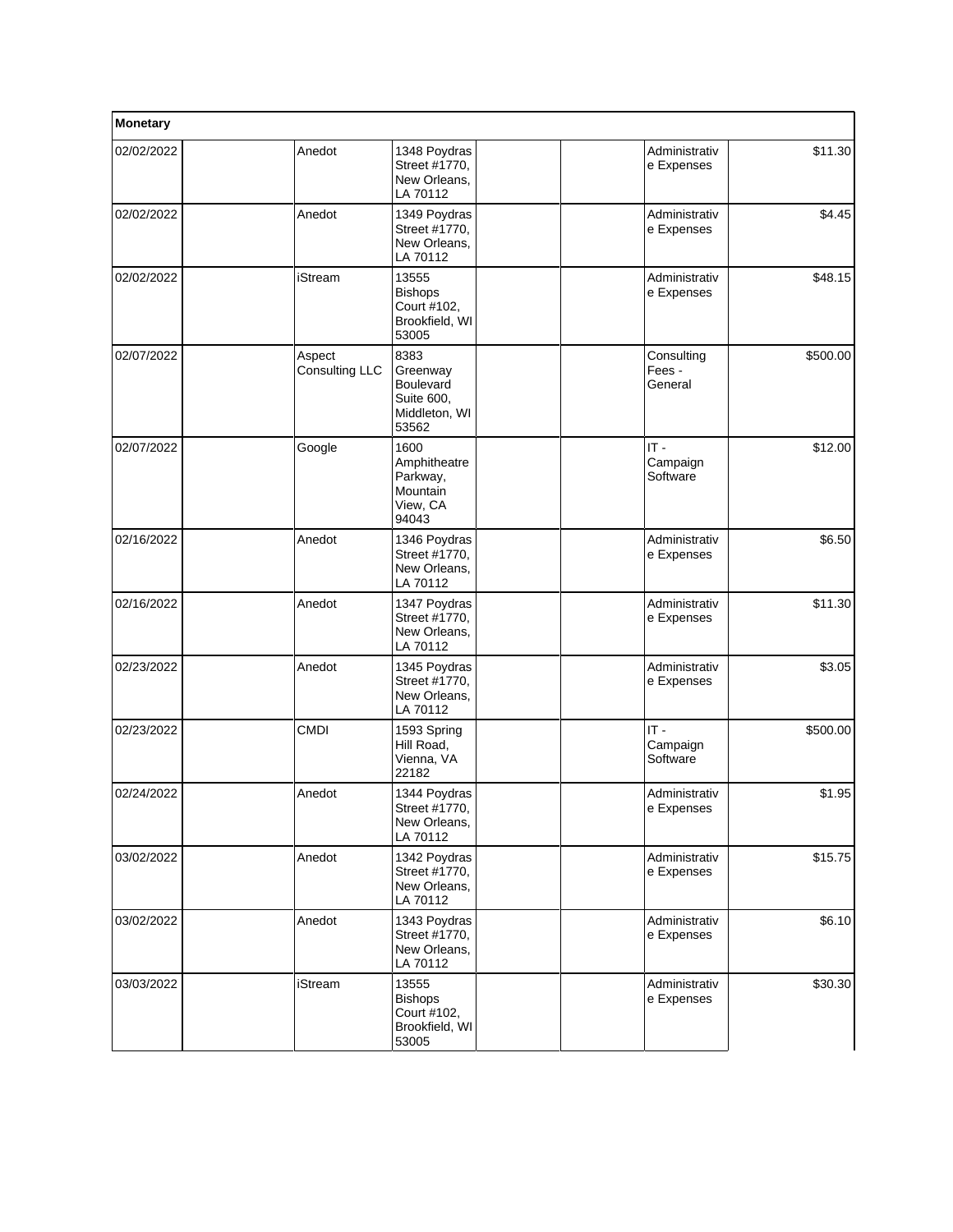| Monetary           |                                   |                                                                                     |  |                                 |            |
|--------------------|-----------------------------------|-------------------------------------------------------------------------------------|--|---------------------------------|------------|
| 03/07/2022         | Aspect<br>Consulting LLC          | 8383<br>Greenway<br>Boulevard<br>Suite 600,<br>Middleton, WI<br>53562               |  | Consulting<br>Fees -<br>General | \$500.00   |
| 03/07/2022         | Google                            | 1600<br>Amphitheatre<br>Parkway,<br>Mountain<br>View, CA<br>94043                   |  | $IT -$<br>Campaign<br>Software  | \$12.00    |
| 03/07/2022         | <b>USPS</b>                       | 7613<br>Elmwood<br>Avenue,<br>Middleton, WI<br>53562                                |  | Other                           | \$232.00   |
|                    | Comment(s): PO Box Fee            |                                                                                     |  |                                 |            |
| 03/12/2022         | Anedot                            | 1340 Poydras<br>Street #1770,<br>New Orleans,<br>LA 70112                           |  | Administrativ<br>e Expenses     | \$6.50     |
| 03/12/2022         | Anedot                            | 1341 Poydras<br>Street #1770,<br>New Orleans.<br>LA 70112                           |  | Administrativ<br>e Expenses     | \$11.30    |
|                    |                                   |                                                                                     |  | <b>Sub Total</b>                | \$3,025.07 |
| <b>Filing Fees</b> |                                   |                                                                                     |  |                                 |            |
| 01/04/2022         | Wisconsin<br>Ethics<br>Commission | 101 E. Wilson<br>Street, Suite<br>127, PO Box<br>7125,<br>Madison, WI<br>53707-7125 |  | <b>Filing Fee</b>               | \$100.00   |
|                    |                                   |                                                                                     |  | <b>Sub Total</b>                | \$100.00   |
| <b>Grand Total</b> |                                   |                                                                                     |  |                                 | \$3,125.07 |
| Non-Monetary (-):  |                                   |                                                                                     |  |                                 | \$0.00     |
|                    |                                   |                                                                                     |  | <b>Total</b>                    | \$3,125.07 |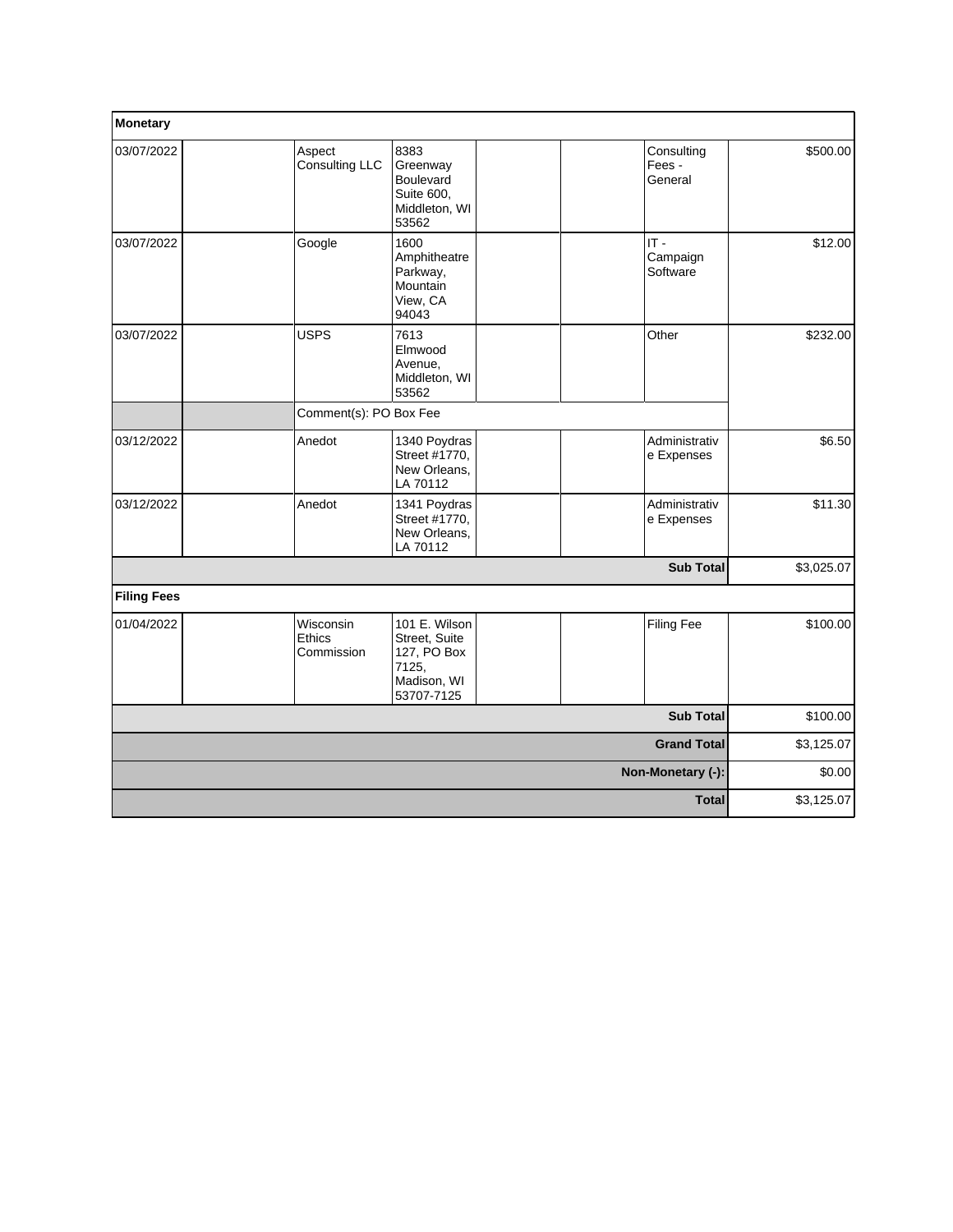### **SCHEDULE 2-B DISBURSEMENTS Contributions To Committees (Transfers-Out)**

| Date            | <b>Full Name</b>                    | <b>Address</b>                                            | <b>Vendor Name</b> | Vendor<br><b>Address</b> | <b>Amount</b> |
|-----------------|-------------------------------------|-----------------------------------------------------------|--------------------|--------------------------|---------------|
| <b>Monetary</b> |                                     |                                                           |                    |                          |               |
| 02/02/2022      | Bob Donovan for Mayor               | 1645 S. 28th Street,<br>Milwaukee, WI 53215               |                    |                          | \$2,500.00    |
| 03/10/2022      | Borowski for School<br>Board        | 1208 Silverberry Court,<br>Waukesha, WI 53189             |                    |                          | \$150.00      |
| 03/10/2022      | Brown for KM School<br>Board        | S28W31464 Sunset<br>Drive, Waukesha, WI<br>53189          |                    |                          | \$150.00      |
| 03/10/2022      | Cassaday For Council                | 229 S Park Avenue,<br>Fond du Lac, WI 54935               |                    |                          | \$150.00      |
| 03/10/2022      | <b>Citizens for Weeks</b>           | 1381 Meadowcreek<br>Drive #7, Pewaukee, WI<br>53072       |                    |                          | \$150.00      |
| 03/10/2022      | Friends of Amanda<br>Nedweski       | 3814 114th Place,<br>Pleasant Prairie, WI<br>53158        |                    |                          | \$150.00      |
| 03/10/2022      | Friends of Bill Brewer              | 5758 Cedarview Court,<br>Hartford, WI 53027               |                    |                          | \$150.00      |
| 03/10/2022      | <b>Friends of Chad Updike</b>       | W5531 Olson Road,<br>Holmen, WI 54366                     |                    |                          | \$150.00      |
| 03/10/2022      | <b>Friends of Chris</b><br>Stueland | N77W17161 Overlook<br>Trail, Menomonee Falls,<br>WI 53051 |                    |                          | \$150.00      |
| 03/10/2022      | Friends of Elizabeth<br>Charland    | 1602 Skyline Drive,<br>Cedarburg, WI 53012                |                    |                          | \$150.00      |
| 03/10/2022      | Friends of Guy<br>Valiquette        | N3236 Miller Road, La<br>Crosse, WI 54601                 |                    |                          | \$150.00      |
| 03/10/2022      | <b>Friends of Hubert</b><br>Hoffman | N5449 Sobkowiak<br>Road, Onalaska, WI<br>54650            |                    |                          | \$150.00      |
| 03/10/2022      | Friends of Jack<br>Pogreba          | 811 13th Avenue S,<br>Onalaska, WI 54650                  |                    |                          | \$150.00      |
| 03/10/2022      | Friends of Jordan<br>Briskey        | 215 Neitzel Drive,<br>Holmen, WI 54366                    |                    |                          | \$150.00      |
| 03/10/2022      | Friends of Josh<br>Neumann          | N6843 McCurdy Road,<br>Holmen, WI 54366                   |                    |                          | \$150.00      |
| 03/10/2022      | Friends of Kent Stein               | 1212 Cass Street, La<br>Crosse, WI 54601                  |                    |                          | \$150.00      |
| 03/10/2022      | Friends of Kimberly<br>Krejchik     | N1815 Willow Trail, La<br>Crosse, WI 54601                |                    |                          | \$150.00      |
| 03/10/2022      | Friends of Maria Lazar              | 1625 Lookout Lane.<br>Brookfield, WI 53045                |                    |                          | \$2,000.00    |
| 03/10/2022      | Friends of Nina<br>Christensen      | W143N6156 Red Oak<br>Court, Menomonee<br>Falls, WI 53051  |                    |                          | \$150.00      |
| 03/10/2022      | Friends of Ryan Sherley             | 648 Chestnut Drive,<br>New Richmond, WI<br>54017          |                    |                          | \$150.00      |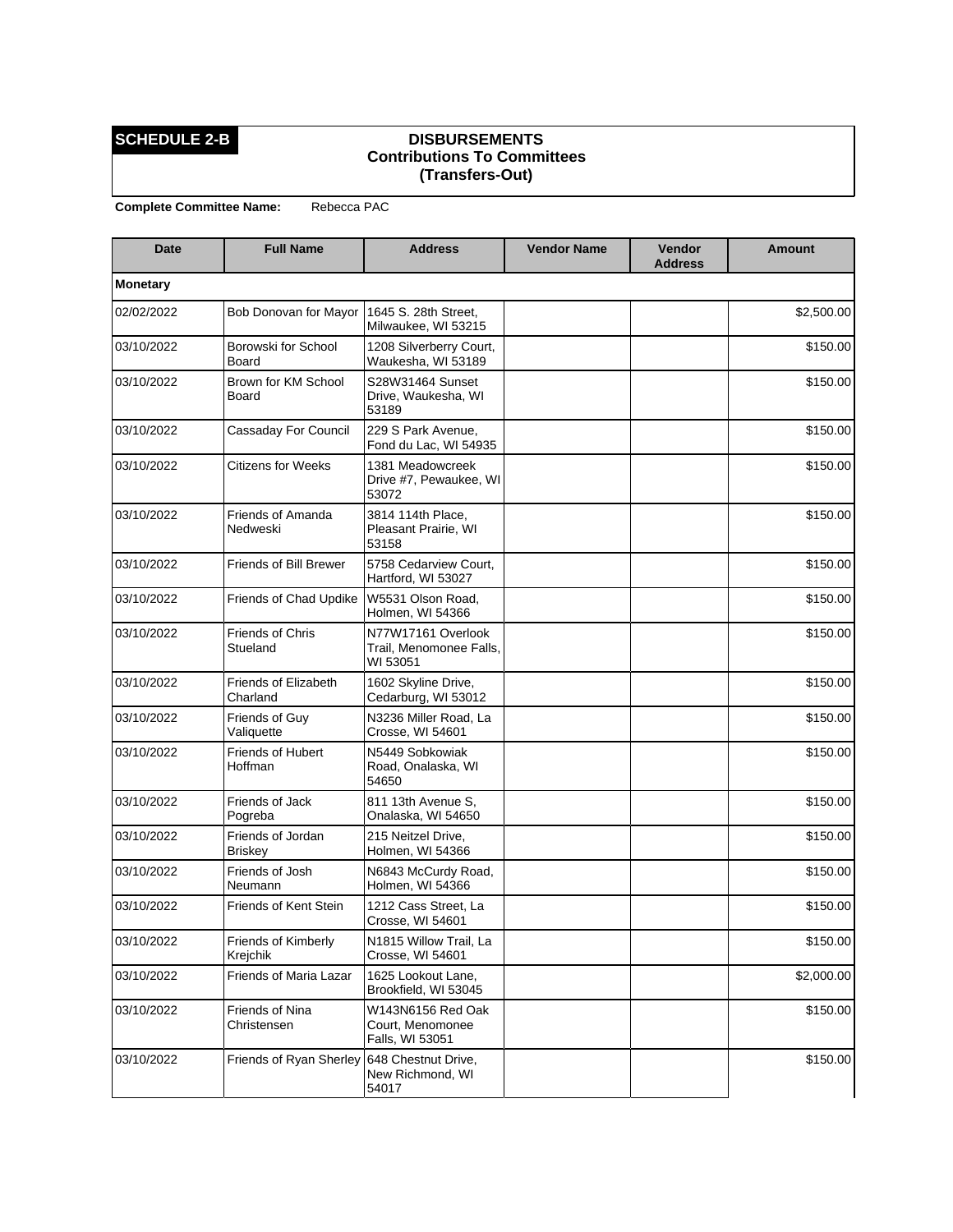| Monetary           |                                                |                                                            |  |                                   |             |
|--------------------|------------------------------------------------|------------------------------------------------------------|--|-----------------------------------|-------------|
| 03/10/2022         | Friends of Sam<br>Kerkman                      | PO Box 156, Powers<br>Lake, WI 53159                       |  |                                   | \$2,000.00  |
| 03/10/2022         | Friends of Sean Lybert                         | 120 Syme Avenue,<br>Glenwood City, WI<br>54013             |  |                                   | \$150.00    |
| 03/10/2022         | Friends of Shelley<br>Holzman                  | W132N6795 Westview<br>Circle, Menomonee<br>Falls, WI 53051 |  |                                   | \$150.00    |
| 03/10/2022         | Friends of Wyatt<br>Cooper                     | PO Box 86. Fort<br>Atkinson, WI 53538                      |  |                                   | \$150.00    |
| 03/10/2022         | Karrie Kozlowski for<br>School Board           | S52W25449 Poppy<br>Fields Road,<br>Waukesha, WI 53189      |  |                                   | \$150.00    |
| 03/10/2022         | Kontney 4 School<br>Board                      | S75W12526 Coventry<br>Lane, Muskego, WI<br>53015           |  |                                   | \$150.00    |
| 03/10/2022         | Lind for St. Croix<br><b>County Supervisor</b> | 2133 62nd Street,<br>Somerset, WI 54025                    |  |                                   | \$150.00    |
| 03/10/2022         | Mike Barcalow for<br><b>County Board</b>       | 726 160th Street.<br>Hammond. WI 54015                     |  |                                   | \$150.00    |
| 03/10/2022         | Mike Gibbs for Judge                           | 2600 Shorehaven Lane.<br>Oshkosh, WI 54904                 |  |                                   | \$150.00    |
| 03/10/2022         | Millard for KM                                 | 330 Criglas Road,<br>Wales, WI 53183                       |  |                                   | \$150.00    |
| 03/10/2022         | Moorer for School<br><b>Board</b>              | 1711 Elder Street #203,<br>Waukesha, WI 53188              |  |                                   | \$150.00    |
| 03/10/2022         | Vote Rob Abraham                               | 910 Steven Place, La<br>Crosse, WI 54603                   |  |                                   | \$150.00    |
| 03/10/2022         | Wishau for Racine<br><b>County Supervisor</b>  | 8770 Country View<br>Lane, Burlington, WI<br>53105         |  |                                   | \$150.00    |
|                    |                                                |                                                            |  | <b>Sub Total</b>                  | \$11,000.00 |
| <b>Grand Total</b> |                                                |                                                            |  |                                   | \$11,000.00 |
|                    | Non-Monetary (-):                              |                                                            |  |                                   | \$0.00      |
|                    |                                                |                                                            |  | Registrant In-Kind Sub Total (-): | \$0.00      |
|                    |                                                |                                                            |  | <b>Total</b>                      | \$11,000.00 |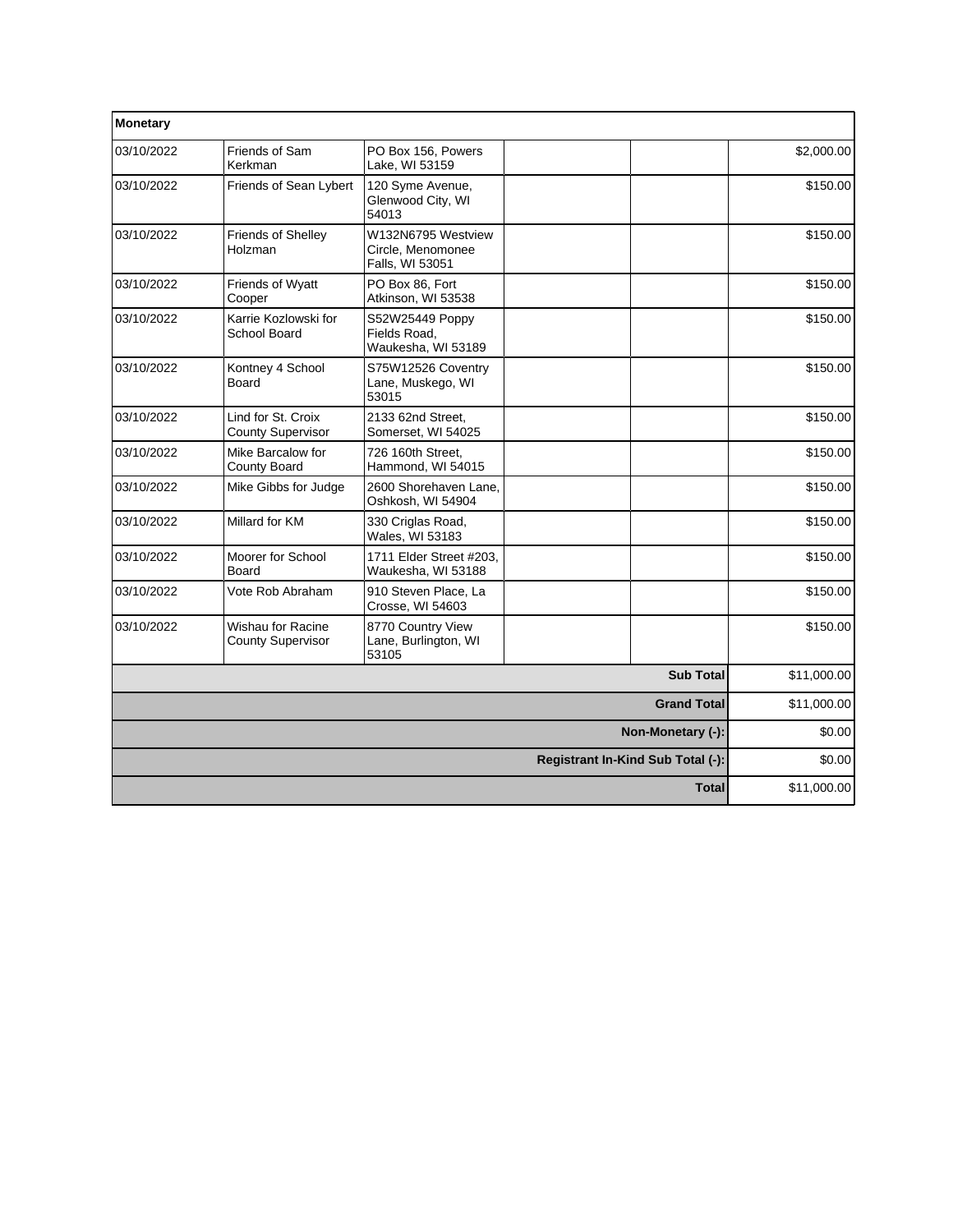# **SCHEDULE 3-A**

## **ADDITIONAL DISCLOSURE Incurred Obligations Excluding Loans**

**Complete Committee Name:** Rebecca PAC

**Beginning Incurred Obligation Amount:** \$0.00

| <b>Date</b> | <b>Full Name</b>                                         | <b>Address</b>     | <b>Amount</b>      |
|-------------|----------------------------------------------------------|--------------------|--------------------|
|             |                                                          | <b>Grand Total</b> | \$0.00             |
|             |                                                          |                    |                    |
| Date        |                                                          | <b>Full Name</b>   | <b>Amount Paid</b> |
|             |                                                          | <b>Grand Total</b> | \$0.00             |
|             | \$0.00<br>Outstanding Incurred Obligations End of Report |                    |                    |